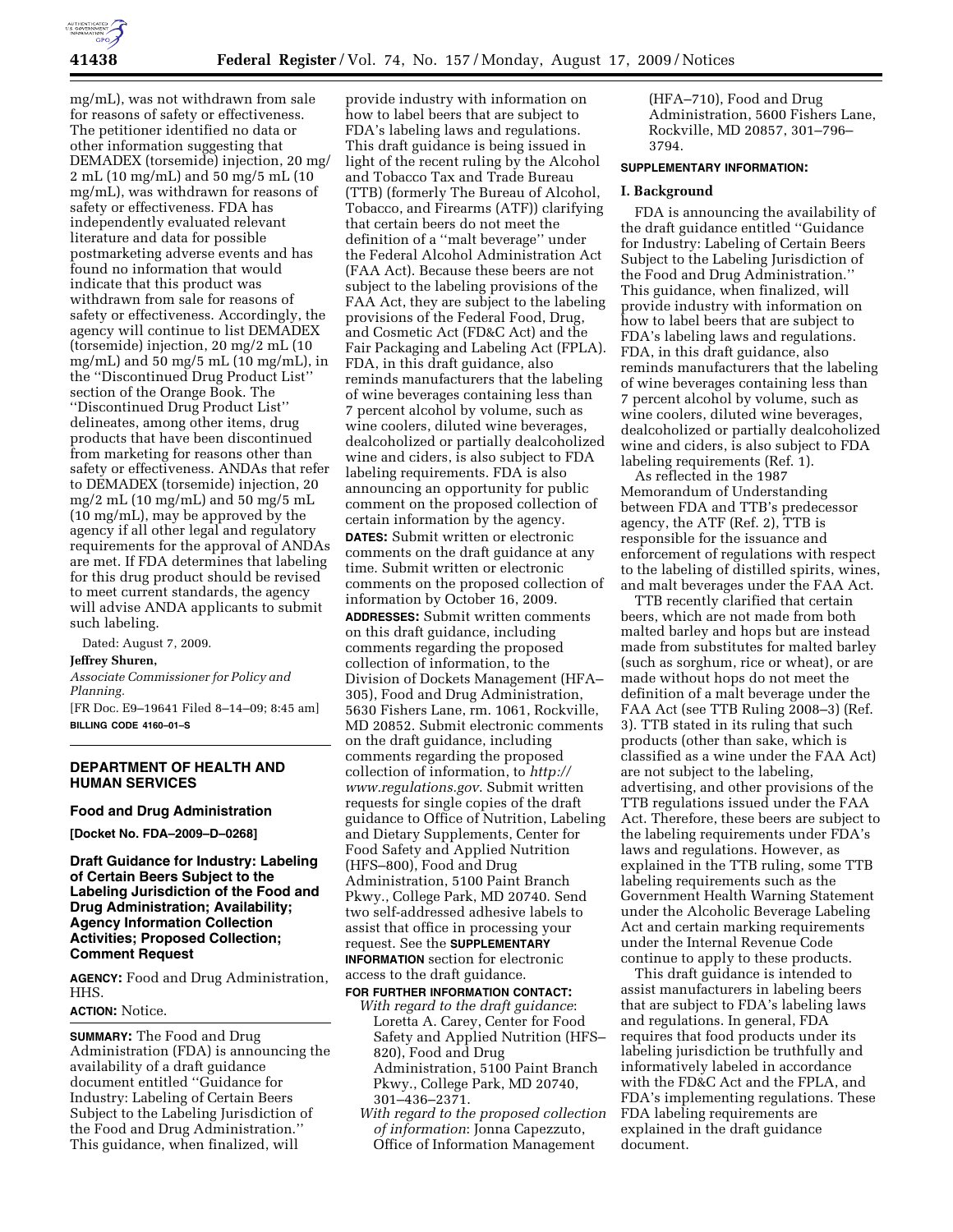FDA is issuing this draft guidance as a level 2 guidance consistent with FDA's good guidance practices regulation (21 CFR 10.115). This draft guidance represents the agency's current thinking on this topic. It does not create or confer any rights for or on any person and does not operate to bind FDA or the public. An alternative approach may be used if such approach satisfies the requirements of the applicable statues and regulations.

### **II. Paperwork Reduction Act of 1995**

Under the PRA (44 U.S.C. 3501– 3520), Federal agencies must obtain approval from the Office of Management and Budget (OMB) for each collection of information they conduct or sponsor. ''Collection of information'' is defined in 44 U.S.C. 3502(3) and 5 CFR 1320.3(c) and includes agency requests or requirements that members of the public submit reports, keep records, or provide information to a third party. Section 3506(c)(2)(A) of the PRA (44 U.S.C. 3506(c)(2)(A)) requires Federal agencies to provide a 60-day notice in the **Federal Register** concerning each proposed collection of information before submitting the collection to OMB for approval. To comply with this requirement, FDA is publishing notice of the proposed collection of information set forth in this document.

With respect to the following collection of information, FDA invites comments on these topics: (1) Whether the proposed collection of information is necessary for the proper performance of FDA's functions, including whether the information will have practical utility; (2) the accuracy of FDA's estimate of the burden of the proposed collection of information, including the validity of the methodology and

assumptions used; (3) ways to enhance the quality, utility, and clarity of the information to be collected; and (4) ways to minimize the burden of the collection of information on respondents, including through the use of automated collection techniques, when appropriate, and other forms of information technology.

## **Title: Labeling of Certain Beers Subject to the Labeling Jurisdiction of the Food and Drug Administration (OMB Control Number 0910–NEW)**

This draft guidance is intended to assist manufacturers in labeling beers that are subject to FDA's labeling laws and regulations. All labeling regulations discussed in this draft guidance have been previously approved by OMB in accordance with the PRA under OMB Control No. 0910–0381. The regulations approved under OMB Control No. 0910– 0381 include §§ 101.3, 101.4, 101.5, 101.9, 101.22, and 101.105 (21 CFR 101.3, 101.4, 101.5, 101.9, 101.22, and 101.105). The proposed information collection seeks to add manufacturers of certain beers that do not meet the definition of a ''malt beverage'' under the FAA Act as new respondents to these labeling regulations. The proposed information collection also seeks OMB approval of allergen labeling of these beers under section  $403(w)(1)$  of the FD&C Act (21 U.S.C. 343(w)(1)), which was added by the Food Allergen Labeling and Consumer Protection Act of 2004 (FALCPA).

Section 101.3 of FDA's food labeling regulations requires that the label of a food product in packaged form bear a statement of identity, (i.e., the name of the product), including, as appropriate, the form of the food or the name of the food imitated. Section 101.4 prescribes

the requirements for the declaration of ingredients on the label or labeling of food products in packaged form, including using the common or usual name of each ingredient. Section 101.5 requires that the label of a food product in packaged form specify the name and place of business of the manufacturer, packer, or distributor and, if the food producer is not the manufacturer of the food product, its connection with the food product. Section 101.9 requires that nutrition information be provided for all food products intended for human consumption and offered for sale, unless an exemption in § 101.9(j) applies to the product. Section 101.22 contains labeling requirements for the disclosure of spices, flavorings, colorings, and chemical preservatives (§ 101.22(j)) in food products. Section 101.105 specifies requirements for the declaration of the net quantity of contents on the label of a food in packaged form.

Under the FD&C Act, as amended by the FALCPA, the food source name of any ''major food allergen'' present must be declared (section 403(w)(1) of the FD&C Act, (21 U.S.C. 343(w)(1))). Section 201(qq) of the FD&C Act, (21 U.S.C. 321(qq)), defines ''major food allergen'' as milk, egg, fish, Crustacean shellfish, tree nuts, wheat, peanuts, and soybeans, as well as any food ingredient that contains protein derived from one of them, with the exception of highly refined oils.

*Description of respondents*: The respondents to this collection of information are manufacturers of beers that are subject to FDA's labeling laws and regulations.

FDA estimates the burden of this collection of information as follows:

| TABLE 1.—ESTIMATED ANNUAL REPORTING BURDEN <sup>1</sup> |  |  |  |
|---------------------------------------------------------|--|--|--|
|---------------------------------------------------------|--|--|--|

| Citation                                                                                                                               | No. of<br>Respondents | Annual Frequency<br>per Response | <b>Total Annual</b><br>Responses | Hours per<br>Response | <b>Total Hours</b> |
|----------------------------------------------------------------------------------------------------------------------------------------|-----------------------|----------------------------------|----------------------------------|-----------------------|--------------------|
| 21 CFR 101.3 and 101.22                                                                                                                | 12                    | 2                                | 24                               | .5                    | 12                 |
| 21 CFR 101.4                                                                                                                           | 12                    | 2                                | 24                               |                       | 24                 |
| 21 CFR 101.5                                                                                                                           | 12                    | 2                                | 24                               | 0.25                  | 6                  |
| 21 CFR 101.9                                                                                                                           | 12                    | 2                                | 24                               | 4                     | 96                 |
| 21 CFR 101.105                                                                                                                         | 12                    | 2                                | 24                               | 0.5                   | 12                 |
| Section 403(w)(1) of the Federal Food,<br>Drug, and Cosmetic Act                                                                       | 12                    | 2                                | 24                               |                       | 24                 |
| Guidance Document, "Labeling of Cer-<br>tain Beers Subject to the Labeling Ju-<br>risdiction of the Food and Drug Ad-<br>ministration" | 12                    |                                  | 12                               |                       | 12                 |